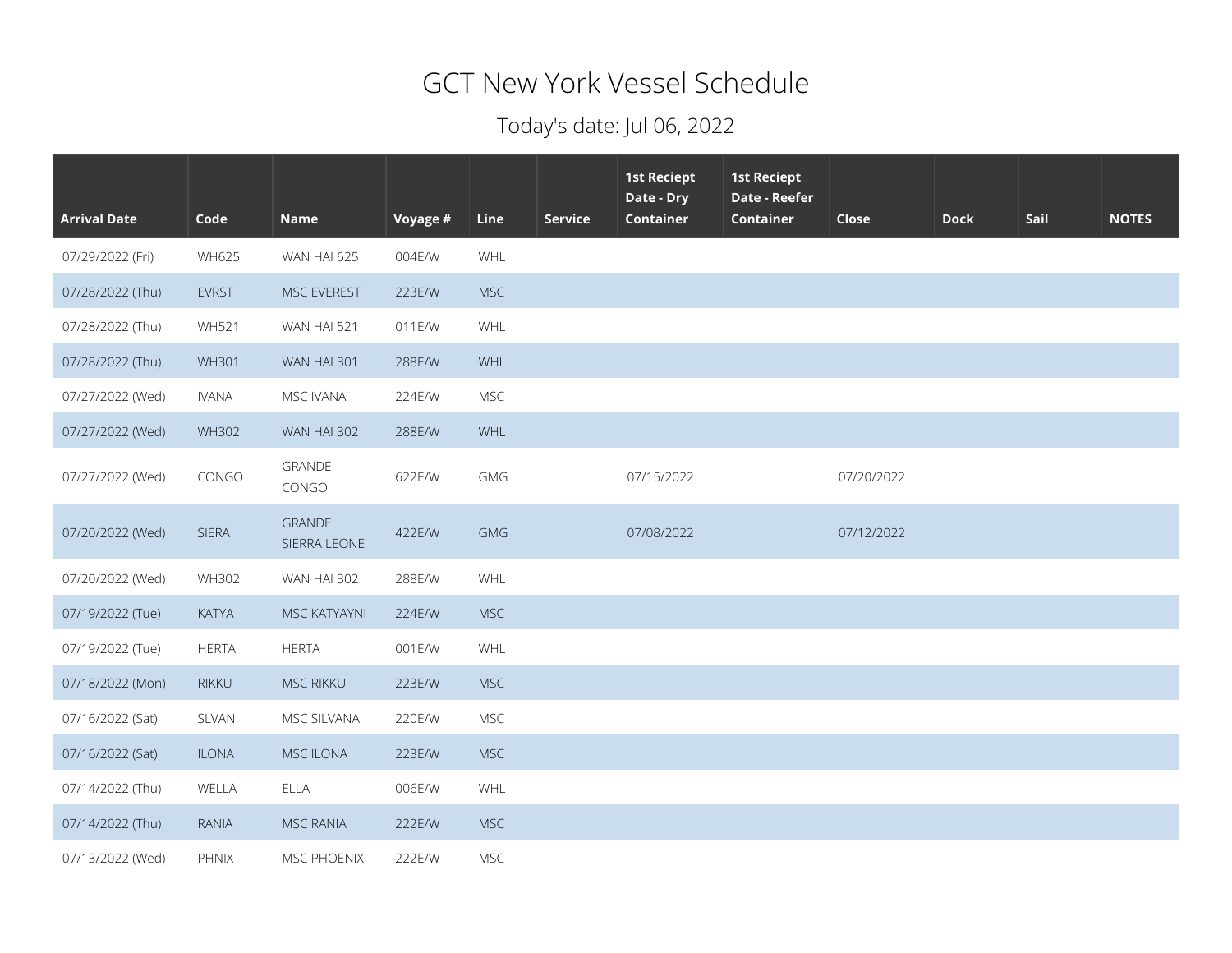| <b>Arrival Date</b> | Code         | <b>Name</b>                      | Voyage # | Line       | <b>Service</b> | <b>1st Reciept</b><br>Date - Dry<br><b>Container</b> | <b>1st Reciept</b><br>Date - Reefer<br><b>Container</b> | Close      | <b>Dock</b>         | Sail                | <b>NOTES</b> |
|---------------------|--------------|----------------------------------|----------|------------|----------------|------------------------------------------------------|---------------------------------------------------------|------------|---------------------|---------------------|--------------|
| 07/13/2022 (Wed)    | <b>WH507</b> | WAN HAI 507                      | 204E/W   | WHL        |                |                                                      |                                                         |            |                     |                     |              |
| 07/13/2022 (Wed)    | WH721        | WAN HAI 721                      | 006E/W   | WHL        |                | 07/07/2022                                           |                                                         | 07/11/2022 |                     |                     |              |
| 07/11/2022 (Mon)    | <b>AGIOS</b> | <b>AGIOS</b><br><b>DIMITRIOS</b> | 221E/W   | <b>MSC</b> |                | 07/07/2022                                           | 07/08/2022                                              | 07/08/2022 |                     |                     |              |
| 07/10/2022 (Sun)    | MSELA        | MSC ELA                          | 217E/W   | <b>MSC</b> |                | 07/07/2022                                           | 07/07/2022                                              | 07/07/2022 |                     |                     |              |
| 07/10/2022 (Sun)    | SNGAL        | <b>GRANDE</b><br>SENEGAL         | 522E/W   | <b>GMG</b> |                | 06/22/2022                                           |                                                         | 06/29/2022 |                     |                     |              |
| 07/09/2022 (Sat)    | <b>ARIAN</b> | ARIANA A                         | 010E/W   | <b>MSC</b> |                | 07/06/2022                                           | 07/08/2022                                              | 07/08/2022 |                     |                     |              |
| 07/09/2022 (Sat)    | <b>WH312</b> | WAN HAI 312                      | 213E/W   | WHL        |                | 07/06/2022                                           |                                                         | 07/08/2022 |                     |                     |              |
| 07/07/2022 (Thu)    | <b>ATHOS</b> | MSC ATHOS                        | 221E/W   | <b>MSC</b> |                | 07/05/2022                                           | 07/06/2022                                              | 07/06/2022 |                     |                     |              |
| 07/05/2022 (Tue)    | <b>WH517</b> | WAN HAI 517                      | 069E/W   | WHL        |                | 06/29/2022                                           |                                                         | 07/01/2022 | 7/5/22<br>10:00 am  | 7/6/22<br>3:00 pm   |              |
| 07/03/2022 (Sun)    | <b>MLYON</b> | <b>LYON II</b>                   | 219E/W   | <b>MSC</b> |                | 06/29/2022                                           | 06/30/2022                                              | 06/30/2022 | 7/3/22<br>7:00 am   | 7/4/22<br>$2:00$ am |              |
| 07/01/2022 (Fri)    | <b>MLSBN</b> | <b>MSC LISBON</b>                | 220E/W   | <b>MSC</b> |                | 06/27/2022                                           | 06/28/2022                                              | 06/28/2022 | 7/1/22<br>10:00 am  | 7/3/22<br>$2:00$ am |              |
| 06/30/2022 (Thu)    | <b>WH313</b> | WAN HAI 313                      | 223E/W   | WHL        |                | 06/27/2022                                           |                                                         | 06/29/2022 |                     |                     |              |
| 06/28/2022 (Tue)    | PRATI        | <b>MSC PRATITI</b>               | 221E/W   | <b>MSC</b> |                | 06/23/2022                                           | 06/24/2022                                              | 06/24/2022 | 6/28/22<br>10:00 am | 6/30/22<br>8:00 am  |              |
| 06/26/2022 (Sun)    | <b>WH513</b> | WAN HAI 513                      | 078E/W   | WHL        |                | 06/22/2022                                           |                                                         | 06/24/2022 | 6/26/22<br>10:00 am | 6/27/22<br>7:30 pm  |              |
| 06/25/2022 (Sat)    | ROCHL        | MSC ROCHELLE                     | 221E/W   | <b>MSC</b> |                |                                                      |                                                         |            | 6/25/22<br>10:00 am | 6/26/22<br>4:00 pm  |              |
| 06/23/2022 (Thu)    | ELANE        | MSC ELAINE                       | 219E/W   | MSC        |                | 06/21/2022                                           | 06/22/2022                                              | 06/22/2022 | 6/23/22<br>3:00 pm  | 6/25/22<br>9:30 am  |              |